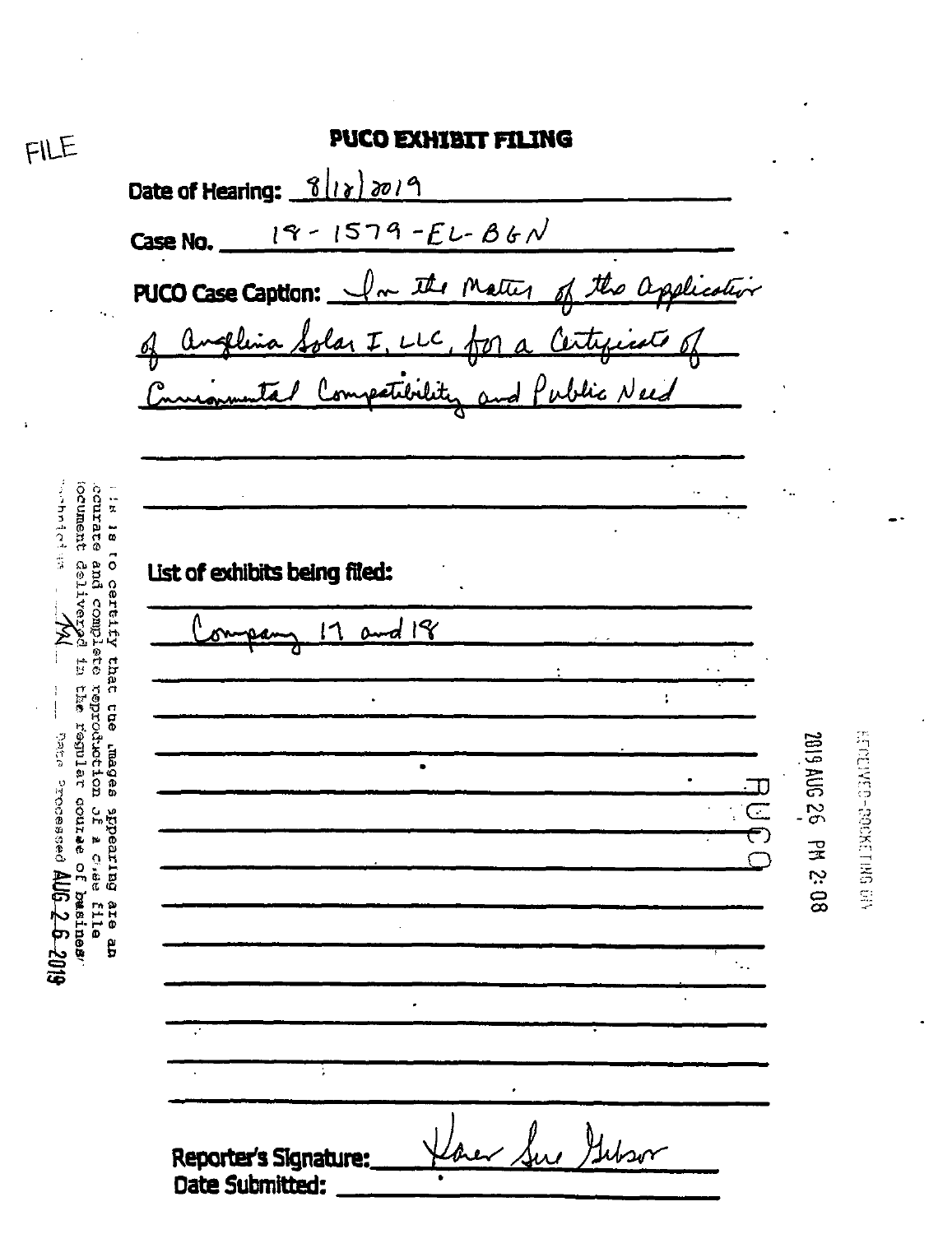326 BEFORE THE OHIO POWER SITING BOARD In the Matter of the<br>Application of  $\sim$   $\sim$   $\sim$  $\mathbb{R}^2$ Application of<br>Angelina Selar Angelina Solar I, LLC : Case No. 18-1579-EL-BGN for <sup>a</sup> Certificate of Environmental  $\ddot{\cdot}$ Compatibility and Public Need.  $\ddot{\cdot}$ PROCEEDINGS before Patricia A. Schabo, Administrative Law Judge, at the Public Utilities Commission of Ohio, <sup>180</sup> East Broad Street, Room 11-A, Columbus, Ohio, called at 10:00 a.m. on Monday, August 12, 2019. VOLUME III  $- - -$ ARMSTRONG & OKEY, INC. 222 East Town Street, Second Floor Columbus, Ohio 43215-5201 (614) 224-9481 - (800) 223-9481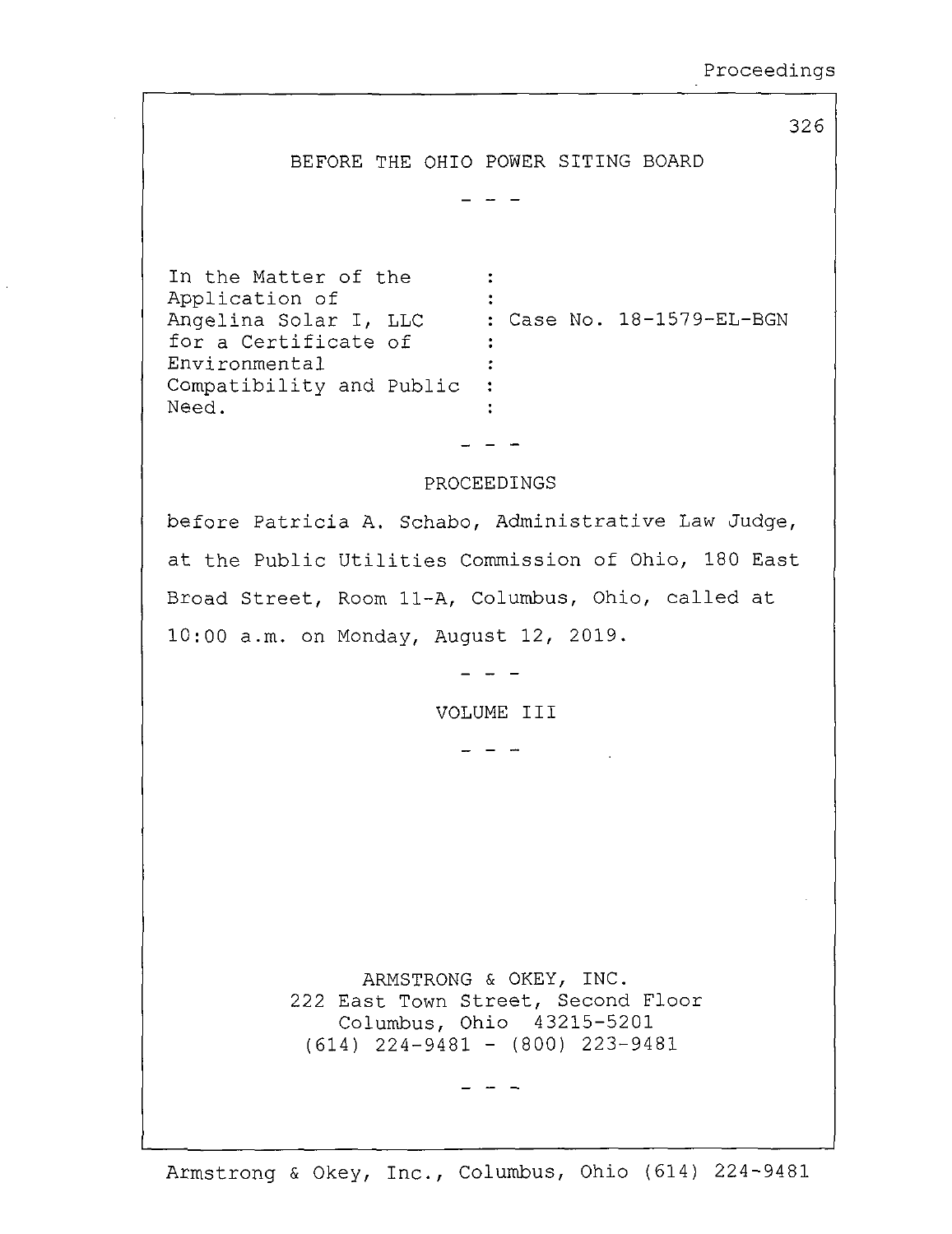



DATE 01/25/2019 DOCUMENT ID DESCRIPTION

201902402764 DOMESTIC FOR PROFIT LLC - ARTICLES OF ORG (LCP)

FILING 99.00 EXPED

100.00

CERT COPY<br>0.00 0.00 0.00 0.00

Receipt

This is not a bill. Please do not remit payment.

**MILLIKIN & FITTON LAW FIRM ATTN: VALERIE K. OWEN 9032 UNION CENTRE BLVD.. SUITE 200 WEST CHESTER. OH 45069**

# STATE OF OHIO **CERTIFICATE**

## Ohio Secretary of State, Frank LaRose

4284195

It is hereby certified that the Secretary of State of Ohio has custody of the business records for

### CONCERNED CITIZENS OF PREBLE COUNTY, LLC

and, that said business records show the filing and recording of:

Document(s)

DOMESTIC FOR PROFIT LLC - ARTICLES OF ORG Effective Date: 01/24/2019 Document No(s): 201902402764



United States of America State of Ohio Office of the Secretary of State

Witness my hand and the seal of the Secretary of State at Columbus, Ohio this 25th day of January, A.D. 2019.

J 1 f bar

Ohio Secretary of State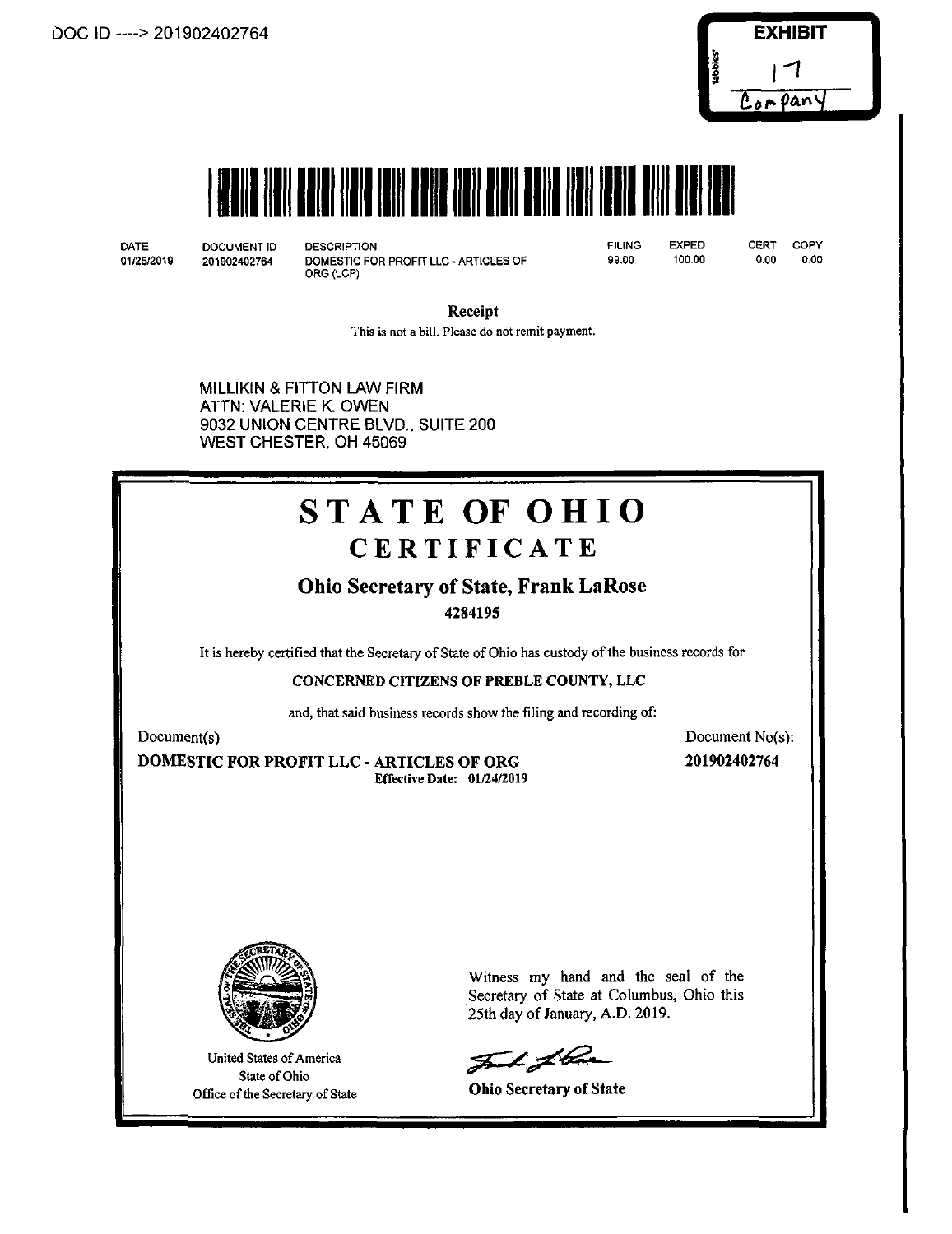$\ddot{\cdot}$ 

 $\overline{\phantom{a}}$ 

 $\overline{\phantom{a}}$ 

## 01/24/2019 THU 11:47 FAX 513 863 0031 WC-CANON: IR-ADV6555

2003/005

 $\mathcal{C}^{\mathcal{C}}$ 

 $\bar{z}$ 

| OFFICE OF THE<br>Ohio Secretary of State<br>For screen readers, follow instructions located at this path. |                |                                                                                 | www.OhloSecretaryofState.cov<br><b>Busserv@Ohk SacrataryofState.cov</b> |                    | File online or for more information; www.OHBusinessCantraLcom                                                                                                       | Expedia Filing (Turo business day processing firm.<br>P.O. Box 1190<br>Columbue, OH 43210 | Requires un sodiusnul (100,00) |
|-----------------------------------------------------------------------------------------------------------|----------------|---------------------------------------------------------------------------------|-------------------------------------------------------------------------|--------------------|---------------------------------------------------------------------------------------------------------------------------------------------------------------------|-------------------------------------------------------------------------------------------|--------------------------------|
|                                                                                                           |                |                                                                                 |                                                                         | Filing Fee: \$99   | <b>Articles of Organization for a Domestic</b><br><b>Limited Liability Company</b>                                                                                  |                                                                                           | <b>12 HW St</b>                |
| CHECK ONLY ONE (1) BOX                                                                                    |                |                                                                                 |                                                                         | Form Must Be Typed |                                                                                                                                                                     |                                                                                           | 出出                             |
| (1)                                                                                                       | $(115-LCA)$    | Articles of Organization for Domestic<br>X For-Profit Limited Liability Company |                                                                         |                    | (2)<br>$(115$ -LCA $)$                                                                                                                                              | Articles of Organization for Domestic<br>□ Nonprofit Limited Liability Company            | ź٨                             |
|                                                                                                           |                |                                                                                 |                                                                         |                    | Name of Limited Liability Company CONCERNED CITIZENS OF PREBLE COUNTY, LLC                                                                                          |                                                                                           |                                |
|                                                                                                           |                |                                                                                 |                                                                         |                    | (Name must include one of the following words or abbreviations:<br>"limited liability company," "limited," "LLC," "L.L.C.," "Itd., "or "itd".)                      |                                                                                           |                                |
|                                                                                                           |                |                                                                                 |                                                                         |                    |                                                                                                                                                                     |                                                                                           |                                |
| Optional:                                                                                                 |                | Effective Date (MM/DD/YYYY)                                                     |                                                                         |                    | (The legal existence of the corporation begins upon the<br>filling of the articles or on a later date specified that is not<br>more than ninety days after filing.) |                                                                                           |                                |
|                                                                                                           |                |                                                                                 | This limited liability company shall exist for                          |                    | Period of Existence                                                                                                                                                 |                                                                                           |                                |
| <b>Optional:</b><br>Optional:                                                                             | <b>Purpose</b> |                                                                                 |                                                                         |                    |                                                                                                                                                                     |                                                                                           |                                |
|                                                                                                           |                |                                                                                 |                                                                         |                    |                                                                                                                                                                     |                                                                                           |                                |
|                                                                                                           |                |                                                                                 |                                                                         |                    |                                                                                                                                                                     |                                                                                           |                                |
|                                                                                                           |                |                                                                                 |                                                                         |                    |                                                                                                                                                                     |                                                                                           |                                |
|                                                                                                           |                |                                                                                 |                                                                         |                    |                                                                                                                                                                     |                                                                                           |                                |
| ** Note for Nonprofit LLCs                                                                                |                |                                                                                 |                                                                         |                    |                                                                                                                                                                     |                                                                                           |                                |

 $\mathcal{L}$ 

Last Revised: 10/01/2017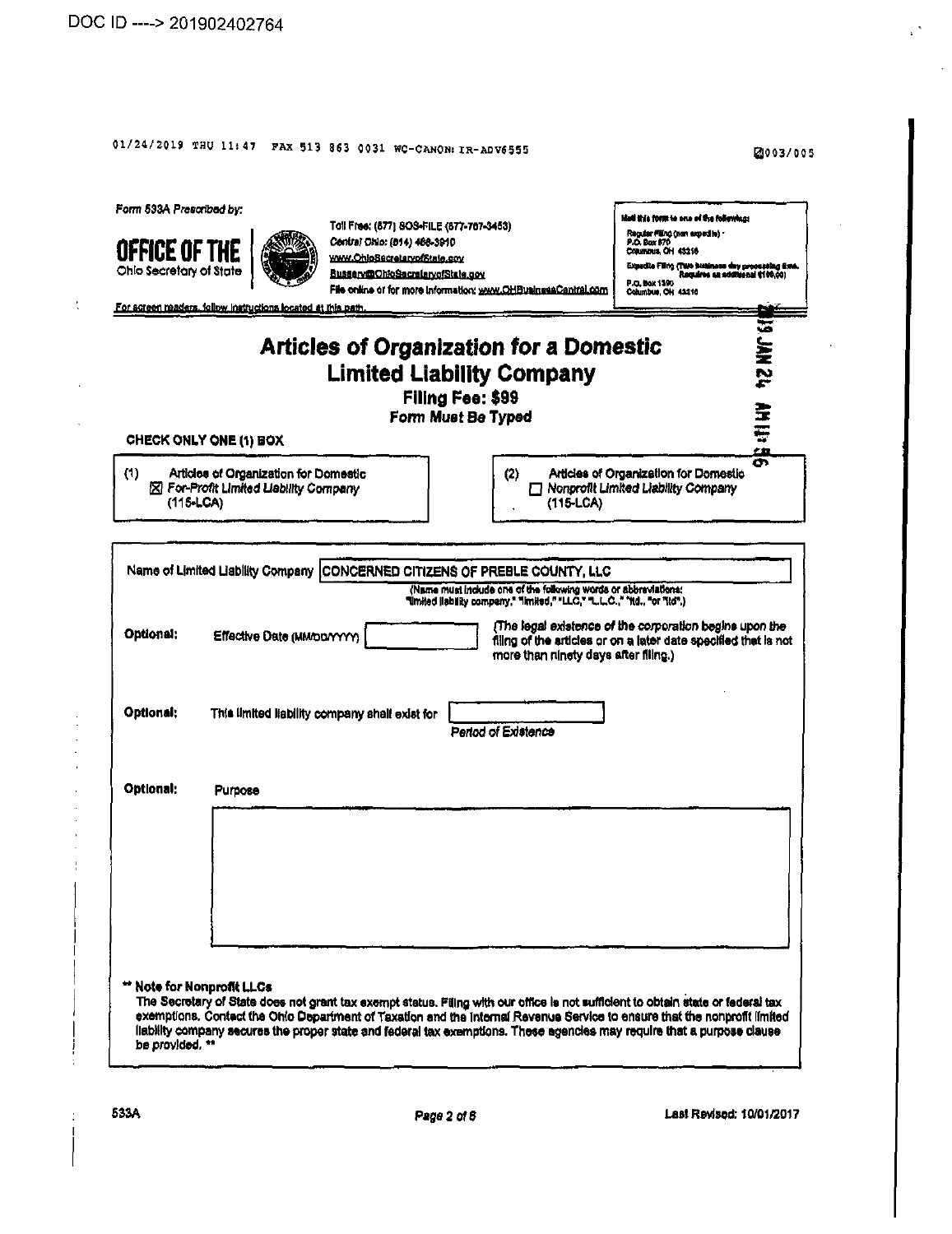$\begin{array}{c} 1 \\ 1 \\ 2 \end{array}$ 

 $\cdot$ 

 $\frac{1}{4}$  $\mathbf i$ 

 $\frac{1}{2}$  $\overline{1}$  $\frac{1}{2}$ j.

|                           | <b>Original Appointment of Statutory Agent</b>                                                                                                                                                                        |                 |                       |
|---------------------------|-----------------------------------------------------------------------------------------------------------------------------------------------------------------------------------------------------------------------|-----------------|-----------------------|
|                           | The undersigned authorized member(s), manager(s) or representative(s) of                                                                                                                                              |                 |                       |
|                           | CONCERNED CITIZENS OF PREBLE COUNTY, LLC                                                                                                                                                                              |                 |                       |
|                           | (Name of Umited Liability Company)                                                                                                                                                                                    |                 |                       |
|                           | hereby appoint the following to be Statutory Agent upon whom any process, notice or demand required or permitted by<br>statute to be served upon the corporation may be served. The complete address of the agent is: |                 |                       |
| CATHERINE L. EVANS        |                                                                                                                                                                                                                       |                 |                       |
| (Name of Statutory Agent) |                                                                                                                                                                                                                       |                 |                       |
|                           | 9032 UNION CENTRE BOULEVARD, SUITE 200                                                                                                                                                                                |                 |                       |
| (Mailing Address)         |                                                                                                                                                                                                                       |                 |                       |
|                           |                                                                                                                                                                                                                       |                 |                       |
| WEST CHESTER              |                                                                                                                                                                                                                       | OH.             | 45069                 |
| (Malling City)            |                                                                                                                                                                                                                       | (Malling State) | (Mailing ZIP Code)    |
|                           | <b>Acceptance of Appointment</b>                                                                                                                                                                                      |                 |                       |
| The Undersigned,          | CATHERINE L. EVANS                                                                                                                                                                                                    |                 | , named herein as the |
|                           | (Name of Statutory Agent)                                                                                                                                                                                             |                 |                       |
| Statutory agent for       | CONCERNED CITIZENS OF PREBLE COUNTY, LLC                                                                                                                                                                              |                 |                       |
|                           | (Name of Limited Liability Company)                                                                                                                                                                                   |                 |                       |
|                           | hereby acknowledges and accepts the appointment of statutory agent for said limited liability company.                                                                                                                |                 |                       |
|                           |                                                                                                                                                                                                                       |                 |                       |

Last Revised: 10/01/2017

 $\ddot{\phantom{a}}$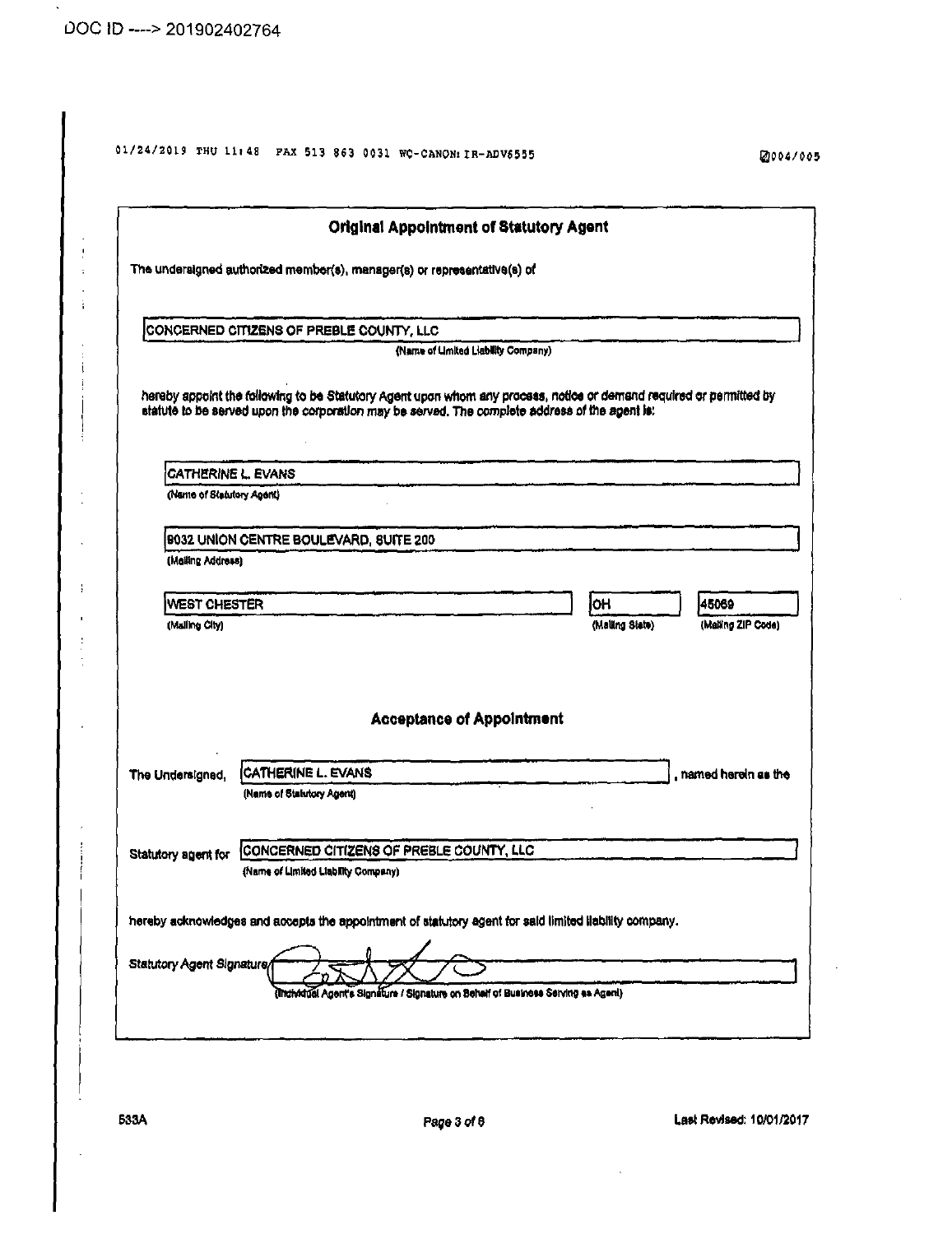$\sim$ 

 $\frac{1}{3}$ ÷

 $\bar{1}$ 

 $\frac{1}{3}$ 

 $\frac{1}{4}$ 

# 01/24/2019 THU 11:48 PAX 513 863 0031 WC-CANON: IR-ADV6555 **bluesses and the model of the model of the model of the model of the model of the model of the model of the model of the model of the model of the model of the**

| <b>Sidnature</b>   |
|--------------------|
|                    |
|                    |
| By (if applicable) |
|                    |
| CATHERINE L. EVANS |
| <b>Print Name</b>  |
|                    |
|                    |
|                    |
|                    |
| Signature          |
|                    |
| By (if applicable) |
|                    |
|                    |
|                    |
| <b>Print Name</b>  |
|                    |
|                    |
|                    |
| Signature          |
|                    |
|                    |
| By (if applicable) |
|                    |

 $\sigma$  or  $\tau_{\rm{max}}$  .

**Page 4 of 6 Last Revised: 10/01/2017**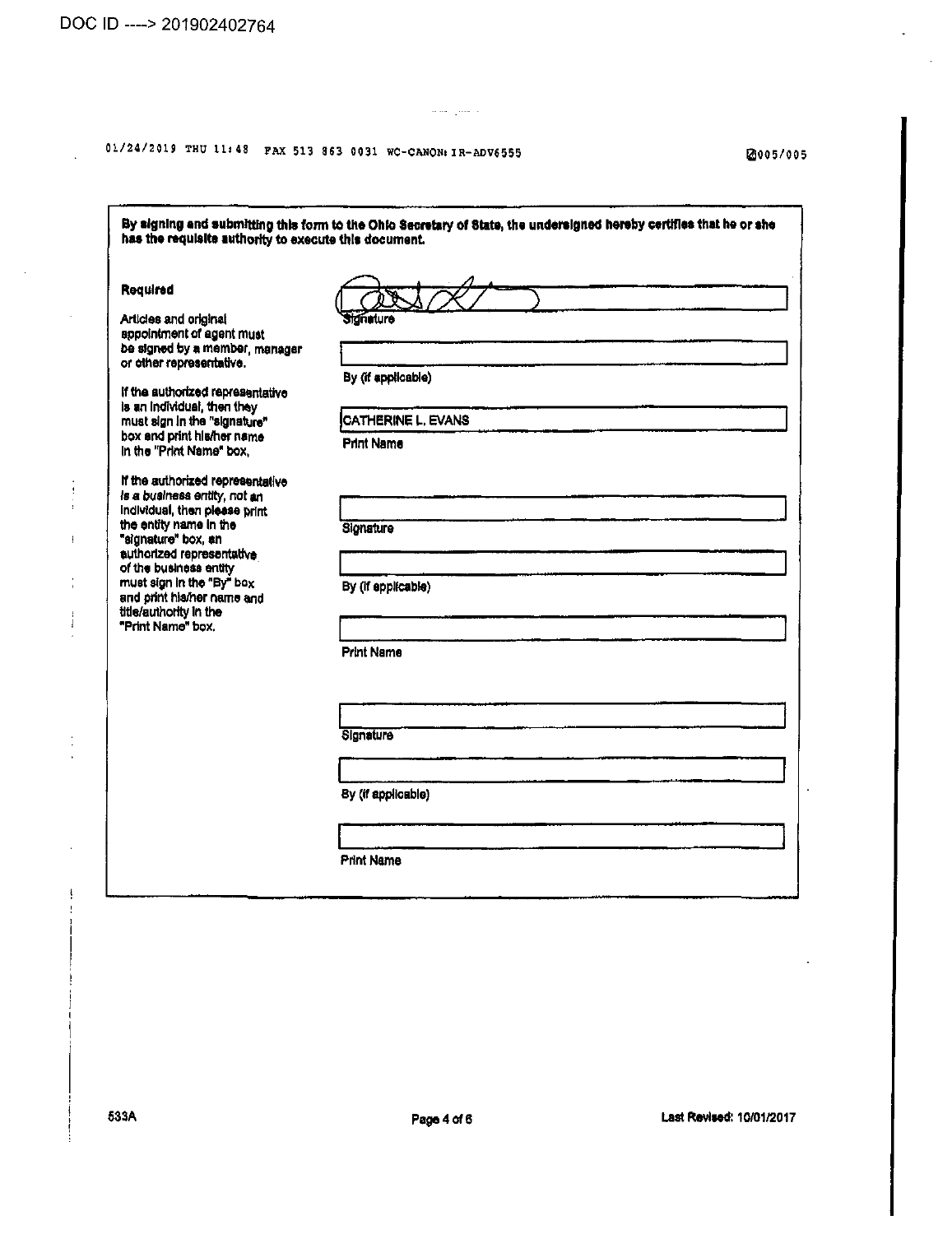

POSTED ON AUGUST 1, 2019 BY REGISTER HERALD

# Commissioners approve positions for Sheriff's Office

#### NEWS, TOP STORIES

By Kelsey Kimbler - kkimbler@registerherald.com



EATON — The Preble County Sheriff's Department will be adding two new positions to its roster. On Monday, July 22, the Preble County Board of Commissioners finally approved Sheriff Mike Simpson's request for an additional road deputy and corrections officer in a unanimous vote.

Commissioner Rodney Creech had brought up the topic in the past, but it had failed 2-1, with only Creech in support of the proposal. He requested a vote on the matter on Monday, July 15, but Commissioner Denise Robertson requested a meeting with the sheriff to get her questions answered.

Sheriff Simpson attended the meeting with the Board of Commissioners on Monday, July 22. He began by updating the board on the dispatch consolidation with the City of Eaton, as requested by Commissioner Chris Day.

Simpson shared, they have had the merger running for seven weeks now and "all seems to be going well."

Capital projects have been completed and paid for. Currently, the department is staffed with nine full-time and three part-time dispatchers. They are in the process of filling an open position, due to a probationary release. Once that is filled, there will be 10 full-time dispatchers.

At this time. Sheriff Simpson does not expect any additional costs for the dispatch consolidation.

Preble County Sheriff's Office and Eaton Police Division are both fully trained and using the new records management system. The two agencies have fully employed the computers in the cruisers, to reduce travel time and make it easier for officers to file reports on the scene. All full-time road deputies, the Lakengren unit, and the sheriff's car (when outfitted) will have computers in the car. The School Resource Officers (SRO) do not have access to this equipment, but Sheriff Simpson is looking into grant opportunities to change that.

Simpson added, they do have a "punch list" with Zuercher Technologies and a few final items to complete before they make final payment.

He also updated the board on SROs employed through the Preble County Sheriffs Department. They have deputies assigned to National Trail, Twin Valley South, and two deputies in Preble Shawnee School District. All salaries and benefits are covered by the respective school districts. Preble County does provide the car, gasoline, maintenance, and uniform needs. No new cars were obtained forthe SROs.

He reiterated his request: to hire an additional Sheriff's Deputy to assign to road patrol and an additional corrections officer to assign to the jail. Both divisions are at limited staffing. He explained, the PCSO has nine deputies assigned to patrol with two on the roads at any given time. There are 22 people assigned to three shifts at the jail; six on midnights, nine on days, and seven on evenings.

According to Simpson, both division continue to experience high overtime costs.

Simpson spoke to the commissioners about the benefits off adding these two additional positions and the intentions behind the request.